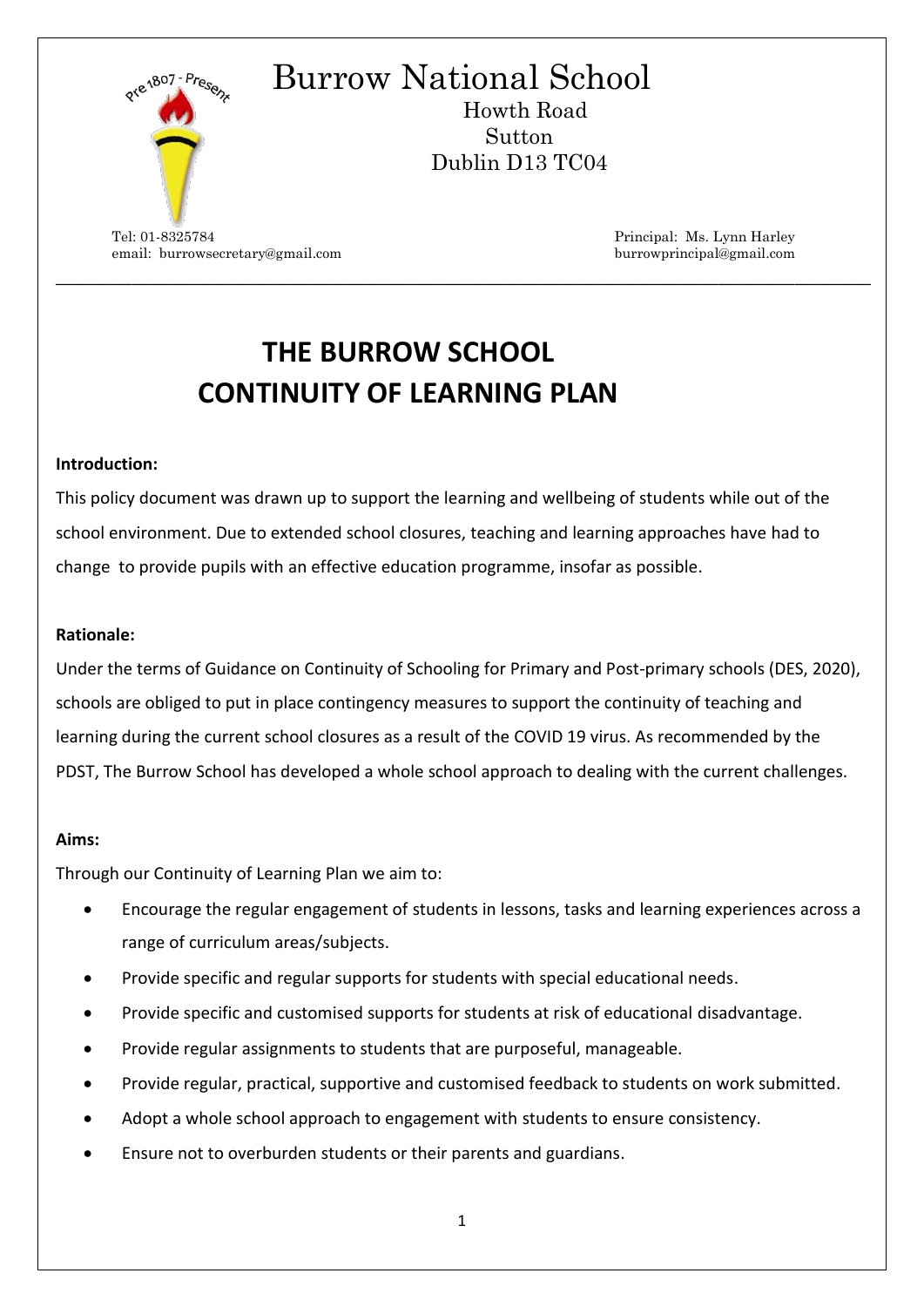## **The Development of our Continuity of Learning Plan**

- Following an announcement from The Government not to re-open schools on 6th January a decision was made by the In School Management Team (ISM) to re-introduce the app Showbie as a platform for assigning and submitting daily work for the students. We provided a detailed email to parents on how to set up an account on Showbie and access the app via an individual class code. (Please see Appendix 1, email to parents dated 06/01/21). We arranged for the school books to be collected on  $7<sup>th</sup>$  January (between 12-2pm) and  $8<sup>th</sup>$  of January (between  $13.30 - 3.30$ pm)
- As part of the daily schedule teachers have agreed to engage in assessment of children's learning by requesting that four pieces of work should be submitted via photo and teachers will provide specific feedback on those. These would be in English, Irish, Maths and one other subject.
- We decided to have a weekly themed activity for the website so students could send photos of their creation e.g.

| Week 1 | Make a rainbow fun activity                                    |
|--------|----------------------------------------------------------------|
| Week 2 | Dress up as someone who helps us during Covid to say thank you |
| Week 3 | Enjoying life                                                  |
| Week 4 | Spring                                                         |

It is hoped that uploading photographs and work samples to the school website will contribute to maintaining a sense of community within our school.

- Teachers have been encouraged to access the wide array of online supports which are available through Scoilnet and through the guidance provided by <https://www.pdst.ie/DistanceLearning/SourcesofInformation> (see also Appendix 3)
- The PDST's (Professional Development Service for Teachers) 'Reflective Tool for Planning' (see Appendix 2) was circulated among staff to encourage them to consider the following in their planning:
	- $\triangleright$  Attitudes and Skills, as well as knowledge
	- ➢ Learner Outcomes
	- $\triangleright$  Learner Experiences (it was agreed that a variety of learner experiences would be included in plans – independent learning, encouragement of working with siblings, textbook based work as well as activity based work, the use of technology and the use of the child's home and immediate environment.)
	- $\triangleright$  Structure- it was hoped that older children could follow the user friendly schedule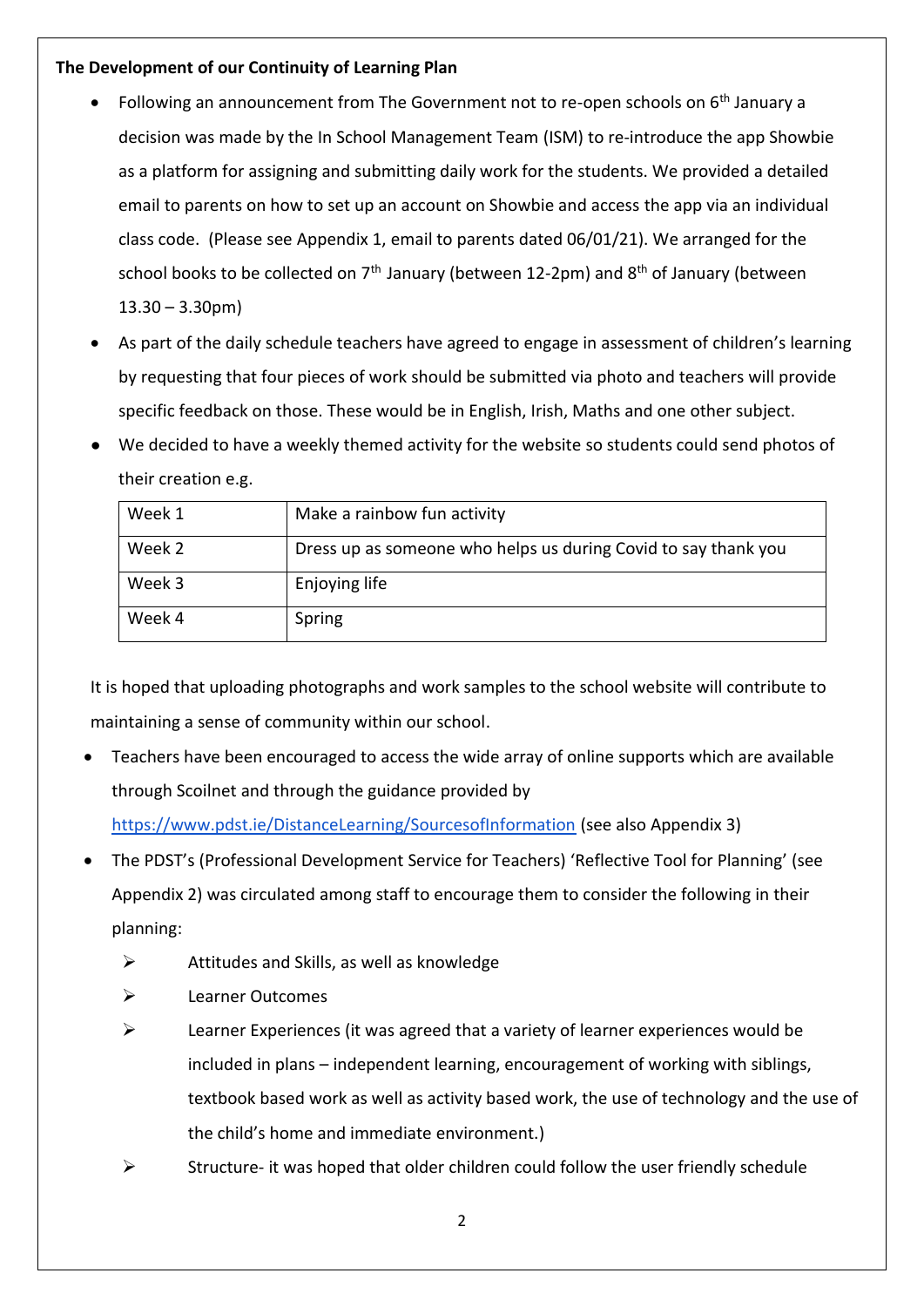# **Other Key Considerations of our Continuity of Learning Plan**

## *In school communication structure*

- Staff will communicate through Whats App and email
- ISM will chat weekly through Whats App to discuss updates relating to Covid 19 restrictions and to review and evaluate our school continuity of learning programme
- All staff meetings will be arranged through Whatsapp
- Meetings will be held at a time that suits all staff, including those who must care for children at home and elderly and Ms Craig will record the minutes

# *Communication with families (the following norms have been agreed at whole staff level)*

- The teachers will continue to work from their fortnightly plans and will adapt accordingly.
- SET will contact their individual pupils as they feel is appropriate based on their individual needs. This will be coordinated by Maeve Swindell, Ms Flanagan and Ms Stout. Ms Swindell will host zoom meetings for the SET children and Ms Flanagan will do the same for 5<sup>th</sup> class Maths group.
- SNA will communicate with her pupil in conjunction with class teacher and SET.
- Anyone not submitting work after a forthnight will be contacted by Ms Lynn by phone

# *The use of assessment and feedback to inform learning and teaching*

- Showbie is the main form of communication between teachers and pupils/parents. Teachers are online daily from 10 am – 1 pm to assist, encourage, correct and comment on the children's work and to chat via text if any students wishes.
- It is hoped that parents will use this form of communication to send completed pieces of work to the teacher.
- Teachers will have their daily assignments posted the evening before, ready for students at 8.35 am (original school start time).
- Teachers will deliver a daily message to their students and also recorded messages to aid their delivery of the curriculum.
- This will hopefully support the continuity of Learning and Teaching as the pupils will receive feedback from the teacher and motivation to continue learning from home. Teachers will also be provided with an opportunity to assess how effective the work being set is in meeting the needs of the pupils.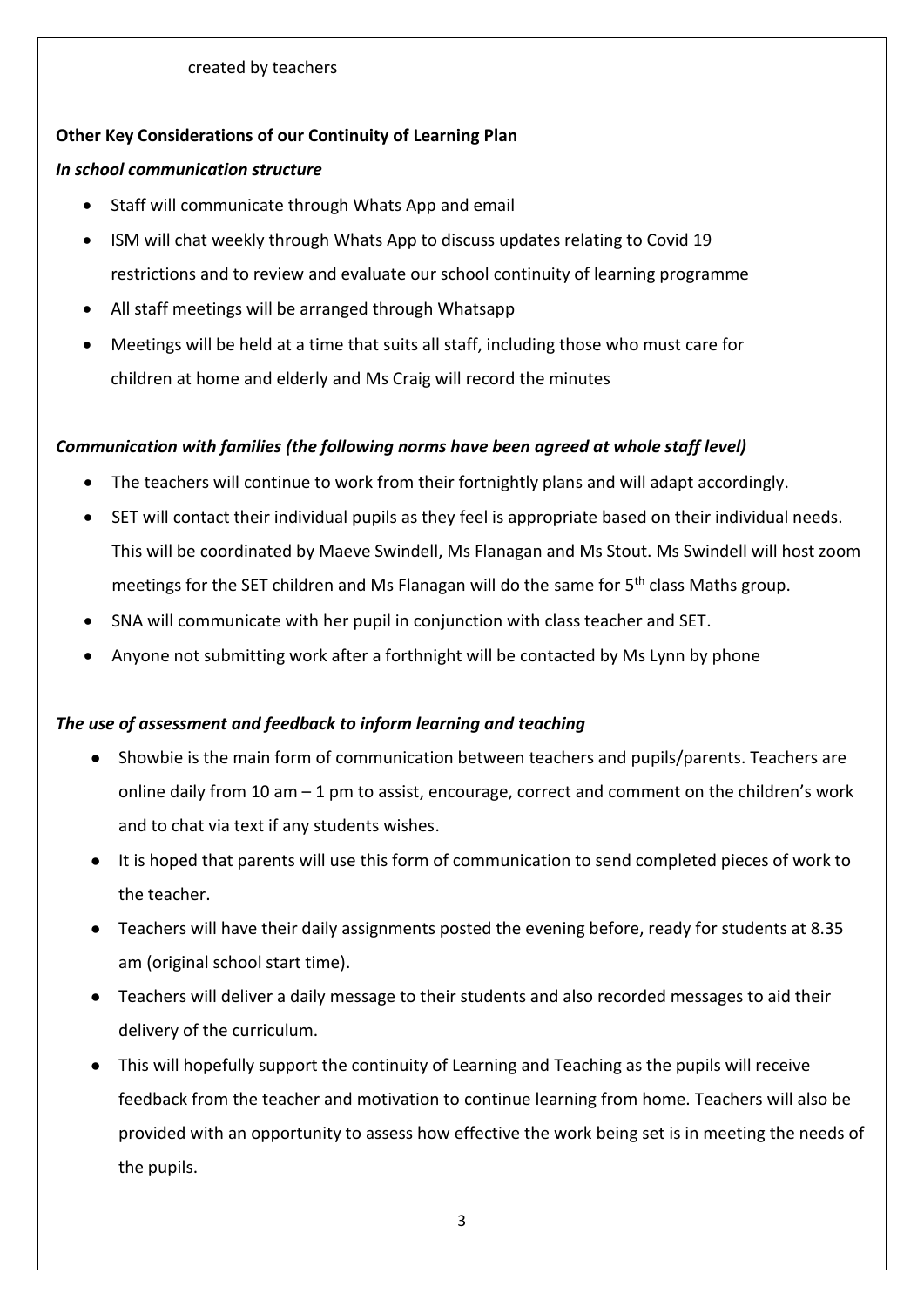Zoom chat calls will take place once a week from week 4 (previous to this it was once a fortnight).

To date there has been no supporting directives regarding the live streaming of teacher videos from the DES (Department of Education and Skills). Therefore, teachers will not be engaging with online teaching. We are aware that not all families have access to devices, and we are trying to cater for all the needs of the entire school community.

#### **Success Criteria**

The success of Our Continuity of Learning Plan is measured through:

- Positive engagement of children in the assignments/tasks set by their teachers
- Regular engagement between teachers and pupils/parents
- Positive parental feedback

#### **Review**

This policy will be reviewed, as necessary.

### **Ratification**

This policy was adopted and ratified by the Board of Management in April 2020.

Web Dire X

Signed

# **Appendix 1: Email to parents (06/01/2021)**

Dear Parents,

Happy New Year to you all! I hope that you are all keeping safe and well in these difficult times and you all had an enjoyable Christmas.

In light of the current situation we now find ourselves in, we are keen to continue with the children's academic learning, daily routine and structure commencing on Monday 11th January. With that in mind we have decided to return to "Showbie" as an online learning platform to assign and submit schoolwork.

The teachers will be available between 10am and 1pm Monday to Friday to answer any questions or queries that the children wish to ask them and to correct/comment on all submitted work. You will be given a code by the class teacher via email in the next few days. The teacher will issue you with instructions on how to create an account. Each class teacher will assign suggested daily tasks in the three core subjects of Irish, English, Maths and one other subject. These can be submitted via Showbie (photograph, audio or word document etc.). Please sign up by 8.35 am on Monday 11th January as teachers will be issuing work from then.

We are hoping that this platform will be a means of communication between the class teacher and their students, obviously this is not an ideal situation, but we are not in ideal times.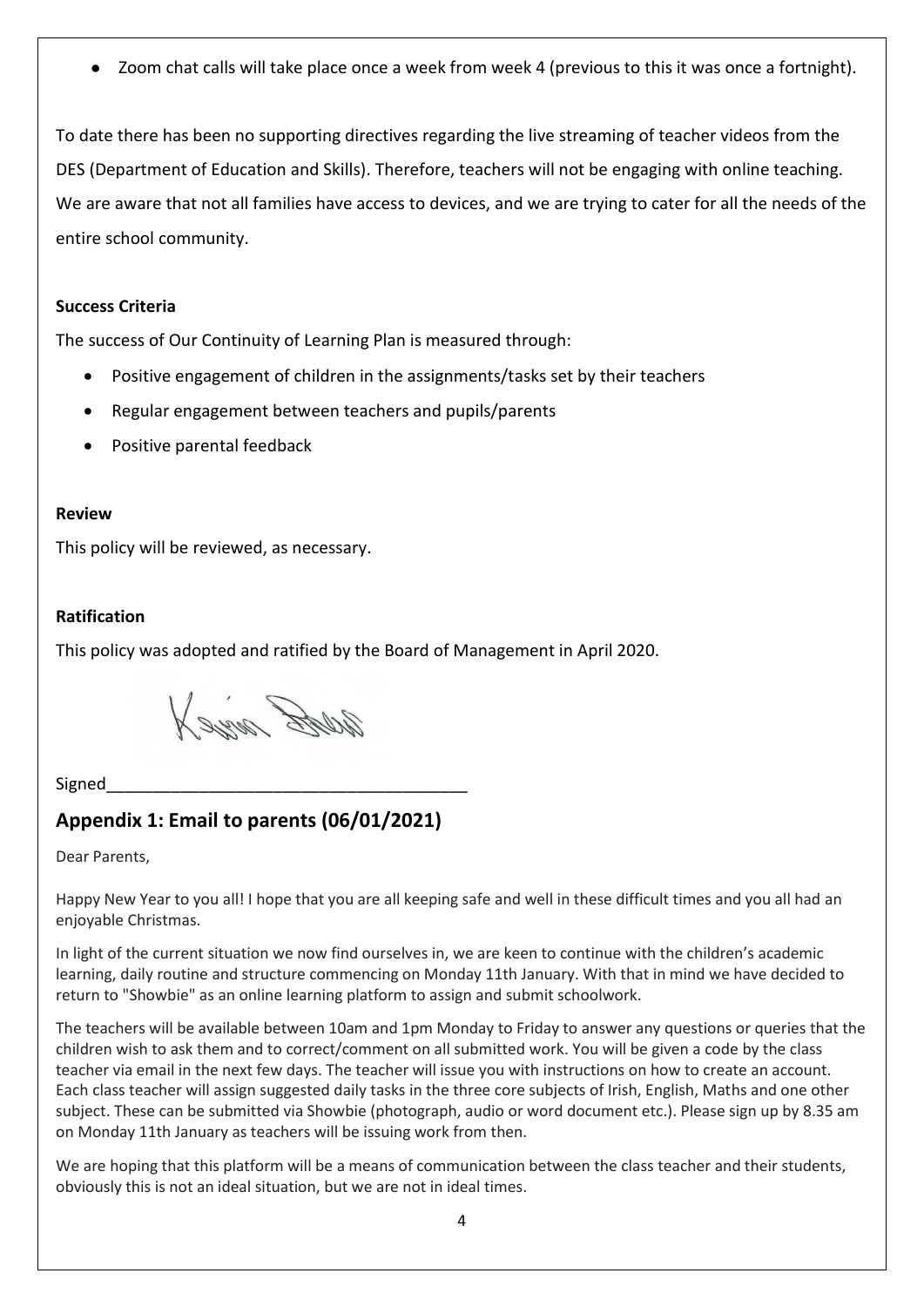Each week we will have a whole school theme project. Class teachers will let you know what the theme is each Monday. If you would like to participate and take pictures of your child's work, please email it to [burrowsecretary@gmail.com](mailto:burrowsecretary@gmail.com) for Ruth to put on the website.

**Your child's school books will be available to collect Thursday 7th January between 12 pm - 2pm and Friday 8th January between 1.30 pm - 3.30 pm in the yard. Please endeavour to collect the books so the children can continue with the work set by the teacher online.**

For anyone who completed the CAPPS form in 6th class it is my understanding that the entrance assessments will not take place in January. Please contact the local secondary schools for more information.

Just a reminder we close on 31st January for applications for Junior Infants for September 2021. Both the post box and emails will be checked regularly.

Ms Lynn

Principal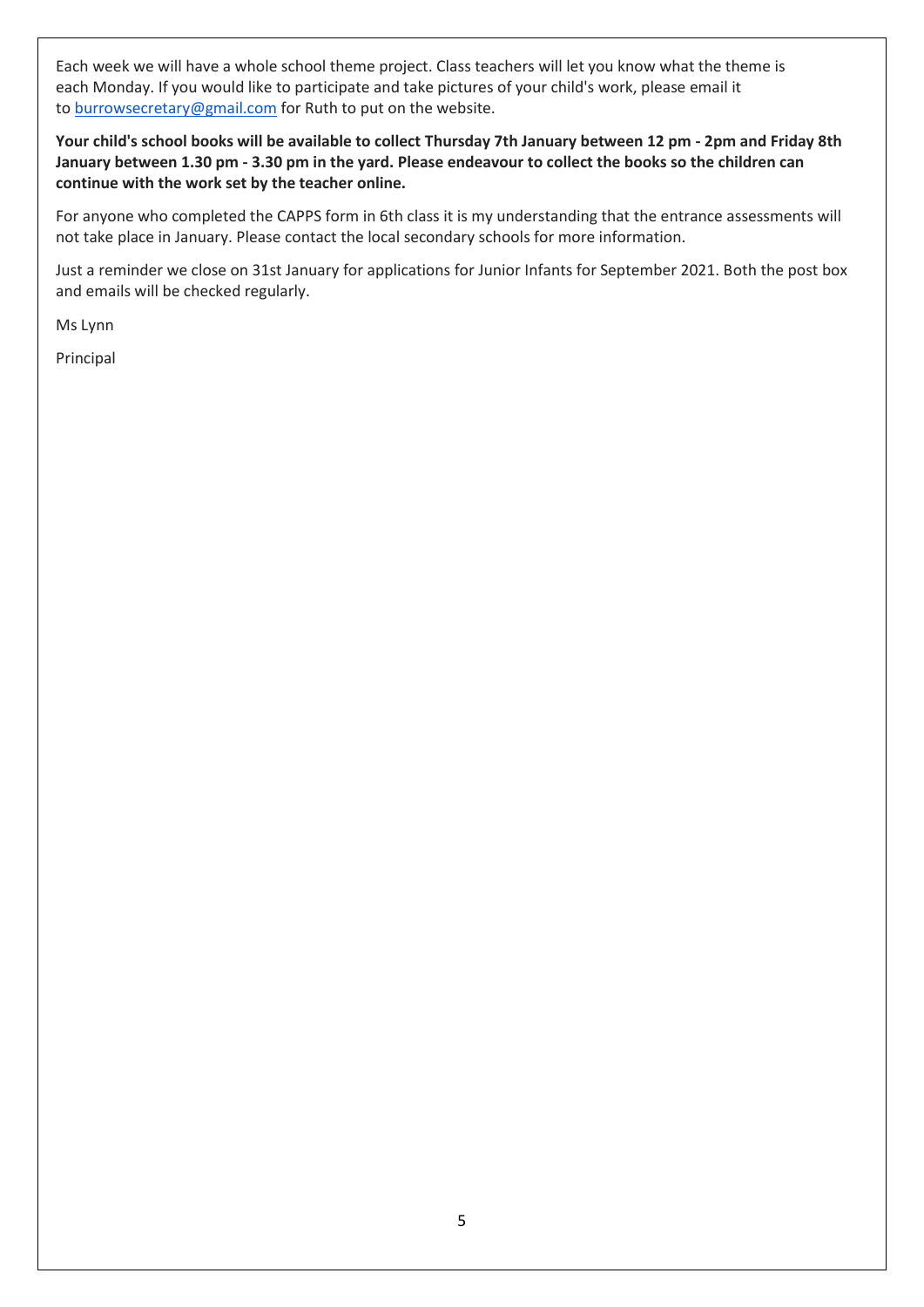# **Appendix 2: REFLECTIVE TOOL FOR PLANNING**

Prompts to guide teachers as they reflect on pupil learning and provide guidance to families as they assign learning activities

| <b>Learner Outcomes</b>                                                            | <b>Content</b>                                                                        | <b>Learner Experiences</b>                                                   | <b>Resources</b>                                                                          | <b>Differentiation</b>                                                            | <b>Assessment</b>                                                              |
|------------------------------------------------------------------------------------|---------------------------------------------------------------------------------------|------------------------------------------------------------------------------|-------------------------------------------------------------------------------------------|-----------------------------------------------------------------------------------|--------------------------------------------------------------------------------|
| What Learning<br>outcomes, strand or<br>strand unit of the<br>curriculum does this | Is the content flexible<br>and adaptable to<br>various home learning<br>environments? | Are pupils engaging<br>purposefully in<br>meaningful learning<br>activities? | Are resources available<br>and accessible to all?<br>When devising content                | How can this activity be<br>differentiated for<br>different levels of<br>ability? | Can children explain<br>what they have<br>learned?                             |
| lesson relate to?<br>Will this learning activity<br>motivate children to           | Does the content<br>facilitate the<br>development of                                  | Have pupils the<br>opportunity to engage<br>in open ended                    | has account been taken<br>of time limitations in the<br>home learning<br>environment or a |                                                                                   | Can pupils make<br>connections between<br>this learning and other<br>contexts? |
| learn independently or<br>with support?                                            | attitudes, skills and<br>knowledge ?                                                  | activities?<br>Is there a balance                                            | situation where there<br>may be a number of<br>siblings involved in                       |                                                                                   | Will the assessment<br>point children to further                               |
| Does this learning<br>activity encourage the<br>development of skills              | Has the content been<br>devised collaboratively<br>to ensure learning                 | between active learning<br>activities and book<br>work?                      | learning at home?                                                                         |                                                                                   | learning in this area?<br>Is there an opportunity                              |
| and or attitudes as well<br>as the acquisition of<br>knowledge?                    | opportunities for all<br>pupils at this class level?                                  | Is there an opportunity<br>for learners to grow                              |                                                                                           |                                                                                   | for children to reflect on<br>their learning and<br>develop a sense of         |
|                                                                                    |                                                                                       | through respectful<br>interactions and<br>experiences that are               |                                                                                           |                                                                                   | ownership of and<br>responsibility for their<br>learning?                      |
|                                                                                    |                                                                                       | challenging and<br>supportive?                                               |                                                                                           |                                                                                   | Are learning outcomes<br>attainable?                                           |